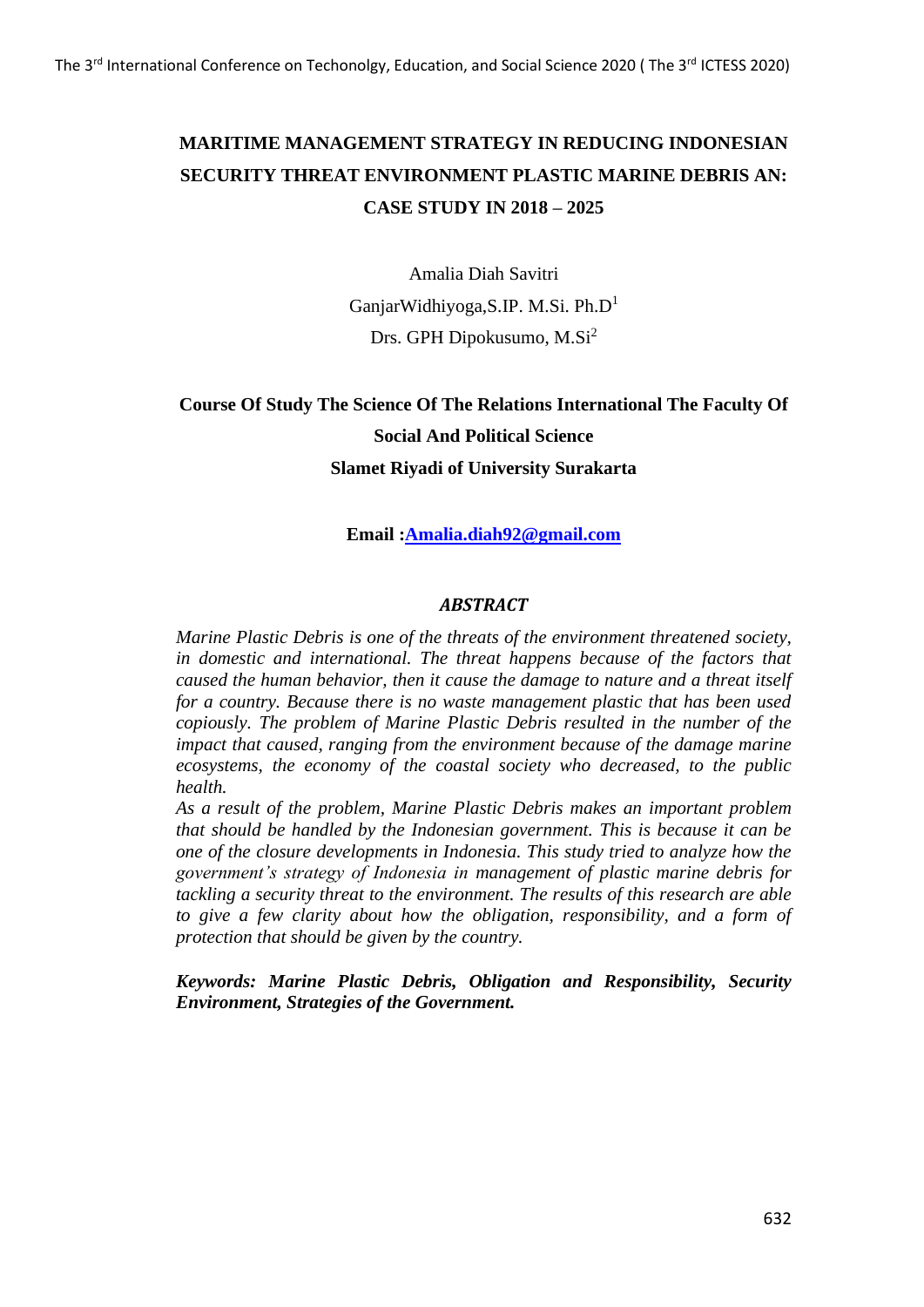## **1. Introduction**

*Marine Plastic Debris* (marine plastic waste) is one of the environmental threats that threatens society, both domestic and international (Avio, Gorbi, & Regoli, 2017: 2) . This threat occurs due to factors caused by human behavior, then causes damage to nature and poses a threat of its own to a country (UNEP, 2016: 5) . Because there is no plastic waste management that has been overused (Avio et al., 2017: 2) . .

Excessive consumption of plastics has resulted in a larger amount of plastic waste production. Plastics are not derived from biological compounds, so they are difficult to degrade and take 100 to 500 years to completely decompose (break down) (Purwaningrum, 2016: 23) . This target of environmental pollution will later have an impact on the sea that is owned by the state, for most of its people who still use plastic and the country does not have a plastic waste management system that has been used (Azaria & Prawidya, 2014: 42).

According to research conducted by Jenna Jambeck, Indonesia has been considered the second largest producer of plastic waste to marine waters after China (Jambeck et al, 2015: 13). *World Bank* data *shows* that the coastal population of 187.2 million lives within 50 km of the coast and annually produces 3.22 million tons of plastic waste that is not managed properly, which is estimated to result in leakage of 0.48-1.29 million metric tons of plastic waste. per year to the sea (KEMARITIMAN, 2018: 18) .

Data from the Coordinating Ministry for Maritime Affairs and Investment said that there is a population of 150 million living, resulting in an increase in waste by 38 million tons per year, 80% of waste leakage comes from the land, 30% of waste leakage is plastic into the sea or around 1.29 million tonnes of matrix per year, 45% of waste is disposed of into sewers and burned, and around 17 million tons of waste per year are not organized (Nanik Hendiarti, 2019: 3)

The impact of the *Marine Platic Debris problem,* which is not immediately addressed, causes damage to the underwater ecosystem, and marine animals also feel the impact of these problems. As has been found in the case of a sperm whale that was found dead in the waters of Kapota Island, Wakatobi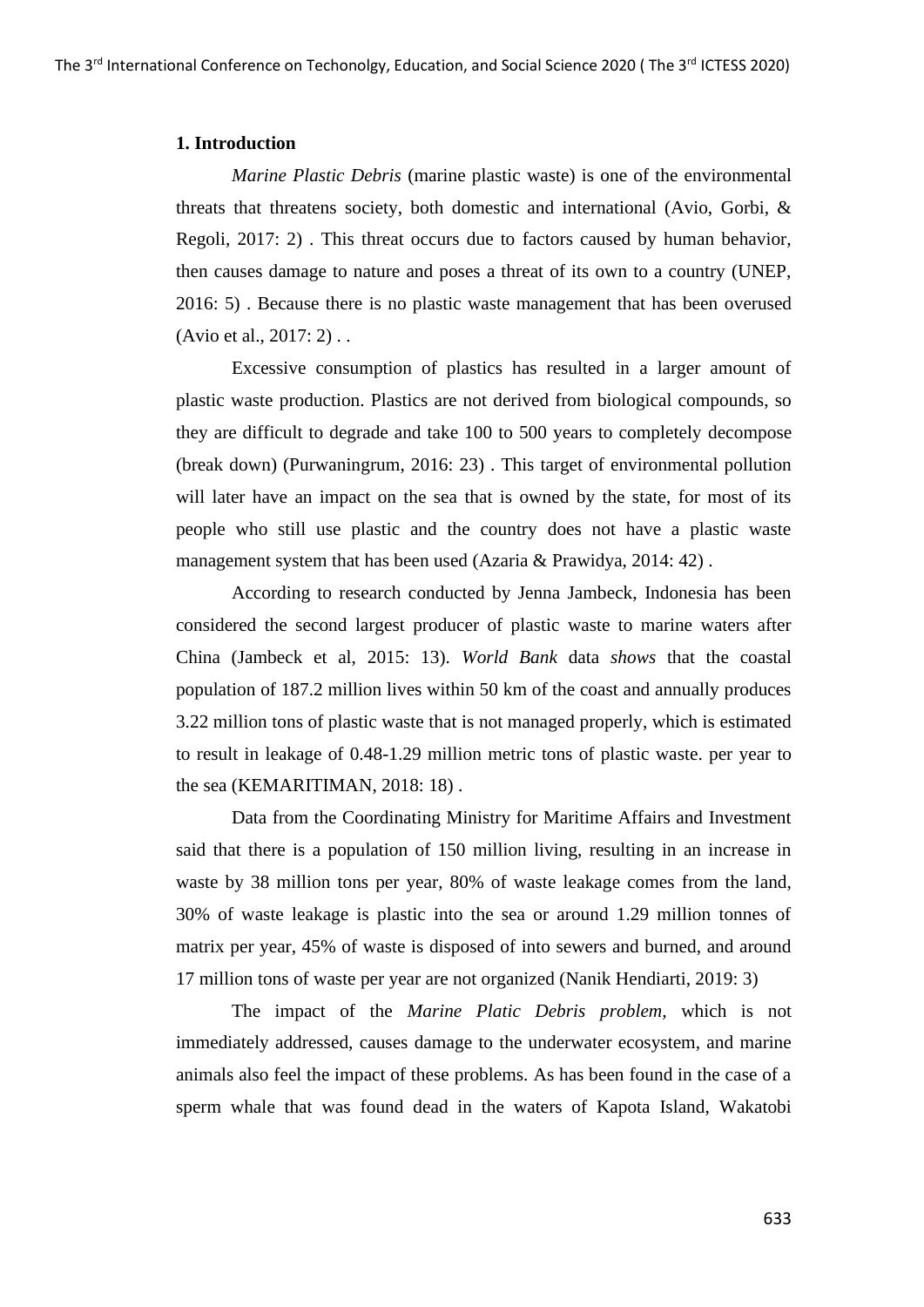National Park, Southeast Sulawesi, which swallowed nearly six kilograms of plastic in the sea ( *BBC,* 2019).

Another new impact arising from the threat of *Marine Plastic Debris* is the emergence of new research showing that traditional salt has also been contaminated with toxic chemicals, this has resulted in great losses for salt farming communities who make salt a main livelihood when the sea is polluted. It does not stop there, this pollution will also have an impact on the health of humans who have consumed salt that has been contaminated by toxic chemicals (Kompas.id, 2020)

This issue then gives interest to the author to conduct studies and analysis using several theories that have been taught regarding Indonesia's maritime management strategy in overcoming environmental security threats with the case study of *Marine Plastic Debris* 2018-2025.

#### **2. Literature Review**

## **2.1 Environmental Security**

Environmental security is an action and a policy that provides security from the environmental hazards caused by natural processes or human ignorance, accident, mishandled the ata u was a form of deliberate, and come from inside or outside the national borders (Benoit Morel, 2005: 5). Damage to the marine ecosystem, contamination of the soil which results in a decrease in soil fertility, to the occurrence of flooding, are forms of a threat to the environment that has occurred caused by non-state actors (Benoit Morel, 2005: 11) .

A threat to the environment is not like a traditional threat. The consequences of conflict and war are immediately felt. Environmental threats are meant as dangerous threats to society, due to sustainable consequences. One example is *Marine Plastic Debris* , which is the problem of *marine* plastic waste which takes a long time to decompose in the sea. Natural processes such as sun exposure and reactions with the aquatic environment can lead to degradation and transformation of microplastics into microplastics with detrimental pollution effects (Nanik Hendiarti, 2019: 2) .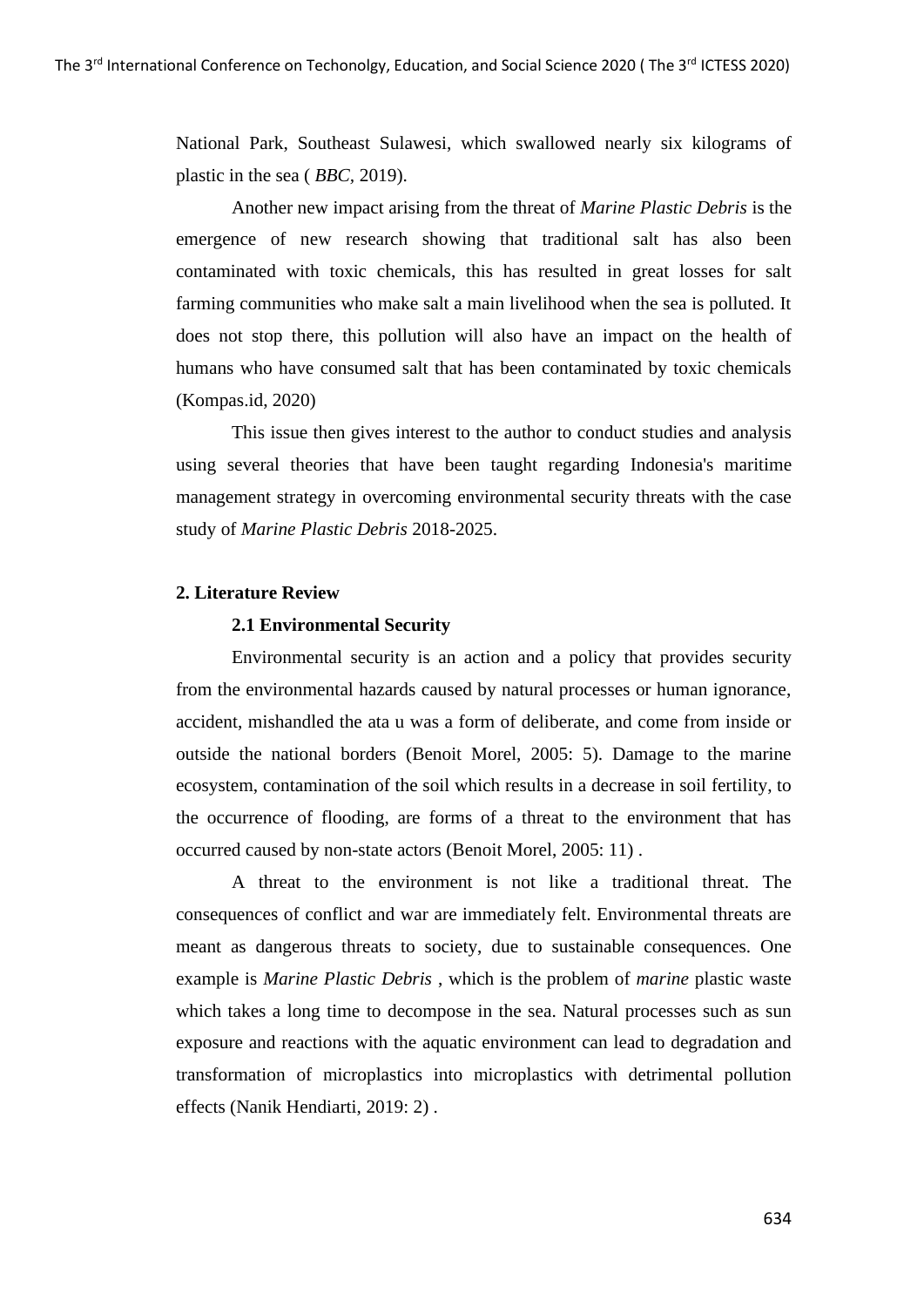The world's attention is now focused on the existence of plastic waste that collects at several points in the ocean, known as *convergence zones* or *ocean gyres.* The convergent zone is a large area where cold currents and hot currents of the ocean meet, which creates an area with calm currents that allows this collection of marine debris consisting of small pieces to be trapped in one such area.

Globally, there is no strong scientific data regarding the origin of the garbage in the sea , but it is only estimated that 80% comes from land and 20% comes from ships. Waste from land-based activities such as landfills are located near the coast borne water channels and su n gai urban, besides the activities of dumping and disposal of marine vehicles also contributed a lot of garbage at sea and drifted which eventually led to pollution of the sea free.

The sustainability of threats due to plastic waste does not end only because of plastic waste that cannot be decomposed, but this threat causes damage to marine ecosystems and threatens the health of people who consume polluted fish in the sea (Kemaritiman, 2018: 5) . Thus, if the environment is disturbed, especially in the community, it will have an impact on health, income, individual or group access, and disturb the quality of life and welfare of the community (UNEP, 2016: 32) .

## **2.2 Development Theory**

Development theory is an effort that can lead people to follow a process to get a life that was previously considered bad to be better as expected by the state (Jan Nederveen Perterse, 2009: 1-5) .

Development theory in social science is divided into two major paradigms: 1) modernization and 2) dependence (Lewwellen 1995, Larin 1994, Kiely 1995 in Tikson 2005). The modernization paradigm includes macro theories about the values of economic growth and social change and micro theories about individual values that support the change process. Paradigm ketergan rofits covers theories of underdevelopment ( *under-development* ) dependence ( *dependent development*  ) and the system of the world ( *world system theory* ) (Kartono & Nurcholish, 2016: 51)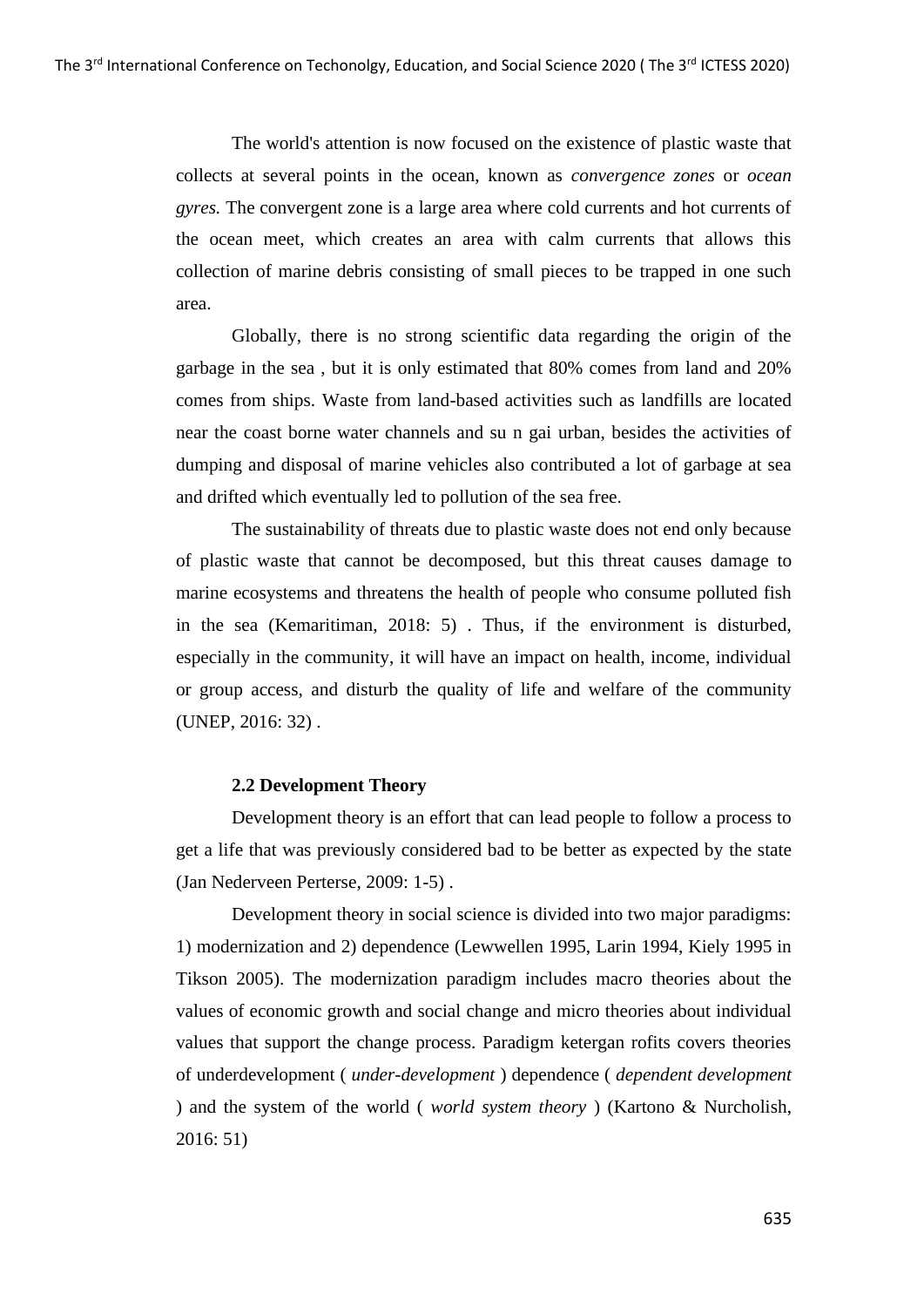Development Theory modernization then refer Interest Sustainable Development *(sustainable development goals )* that concept to addressing the needs of people by harnessing the resources, technology, science that exists today without bothering for future inventory (Azapagic, Emsley, & Hamerton, 2003: 2- 4) .

Environmental security is one aspect of *sustainable development goals* , because it is included in Goals 3, 6, 8, 12, 13, 14, and 15 which refer to the editorial of Indonesia's national interests (Azapagic et al., 2003: 5) . The implementation of a security is one of the main priorities of sustainable development. So that in current developments the aspects of defense and security in Indonesia are starting to take into account other aspects that are considered to have an influence in achieving national interests (Wishnu Mahendra, 2014: 15) .

In connection with the concept of *sustainable development goals, the*  problem of *marine plastic debris* if it is not handled immediately will hamper the implementation of SDGs (Azapagic et al., 2003: 10) . Changes in the color and smell of water, causing skin disease, resulting in genetic defects, damage to the food chain, killing marine ecosystems, are impacts resulting from plastic pollution on the ocean and existing ecosystems (Arifin, MZainal, 2011: 15) . These impacts will hinder Goal Number (3) health, (6) Clean water, (12) consumption and production patterns, (14) sea (Bappenas, 2017: 3-5) .

To overcome plastic waste in the sea, the government through the National Waste Management Council is committed to reducing 70% of marine waste, both from land and sea. Until 2025 is used as a target for achieving the goals of sustainable development (Dwiyitno, 2018: 4)

## **3. Research Methods**

The methodology is a metaphor of the plan research, consisting of the procedure and step by steps must be executed in acquiring or analyze certain data.

### **3.1 Types of research**

This type of research used by the writer as a knife of analysis to understand the problem under study uses qualitative research. Qualitative research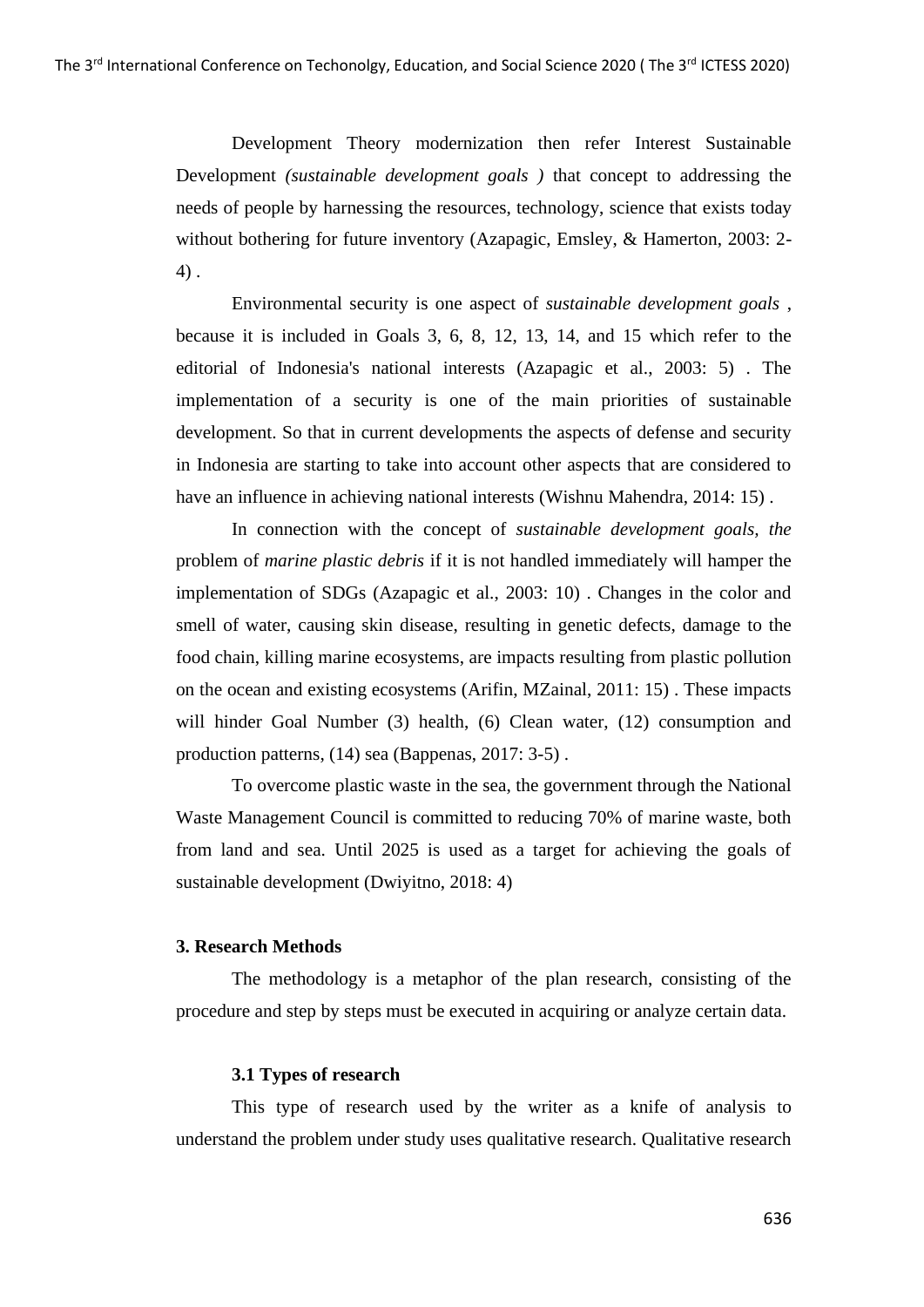is research conducted by involving quality or type. This type of research aims to find the motives and desires that underlie it by using the in-depth interview method, and can be done by other methods (CRKothari, 2004: 20) .

## **3.2 Data source**

Sources of data presented in this study are primary and secondary data. Primary data is data that has just been collected or data that is the first time a researcher collects original data. Secondary data is data that has been collected by someone who has done previous research, and has passed a statistical process (CRKothari, 2004) .

Primary data used in this study were obtained from the Coordinating Ministry for Maritime Affairs and Investment in the form of documents. Secondary data was obtained through literature studies such as journals, theses or theses, books, articles, related institutions and institutions. The data used are data that are directly related to This research is like about how Indonesia's maritime management strategy in overcoming non-traditional security related to *marine plastic debris.*

## **3.3 Research Object**

The object of research in this study is to focus on the problem cases raised by the author, including the Indonesian maritime management strategy in overcoming *debris marine plastic* problems issued by the Indonesian Government through Presidential Decree No. 83 of 2018.

### **3.4 Data collection technique**

The most important research activity is data collection. In collecting data the writer used the interview method with the Assistant Deputy for Utilization of Maritime Science and Technology, Dr. Nani Hendiarti, M.Sc. The author conducted this interview on November 14, 2019, at the Office of the Coordinating Ministry for Maritime Affairs, Faith and Investment.

Data and policy documents regarding marine plastic waste management. The author obtained from the Ministry of Maritime Affairs and Investment. The data collection has received approval from the Assistant Deputy for Maritime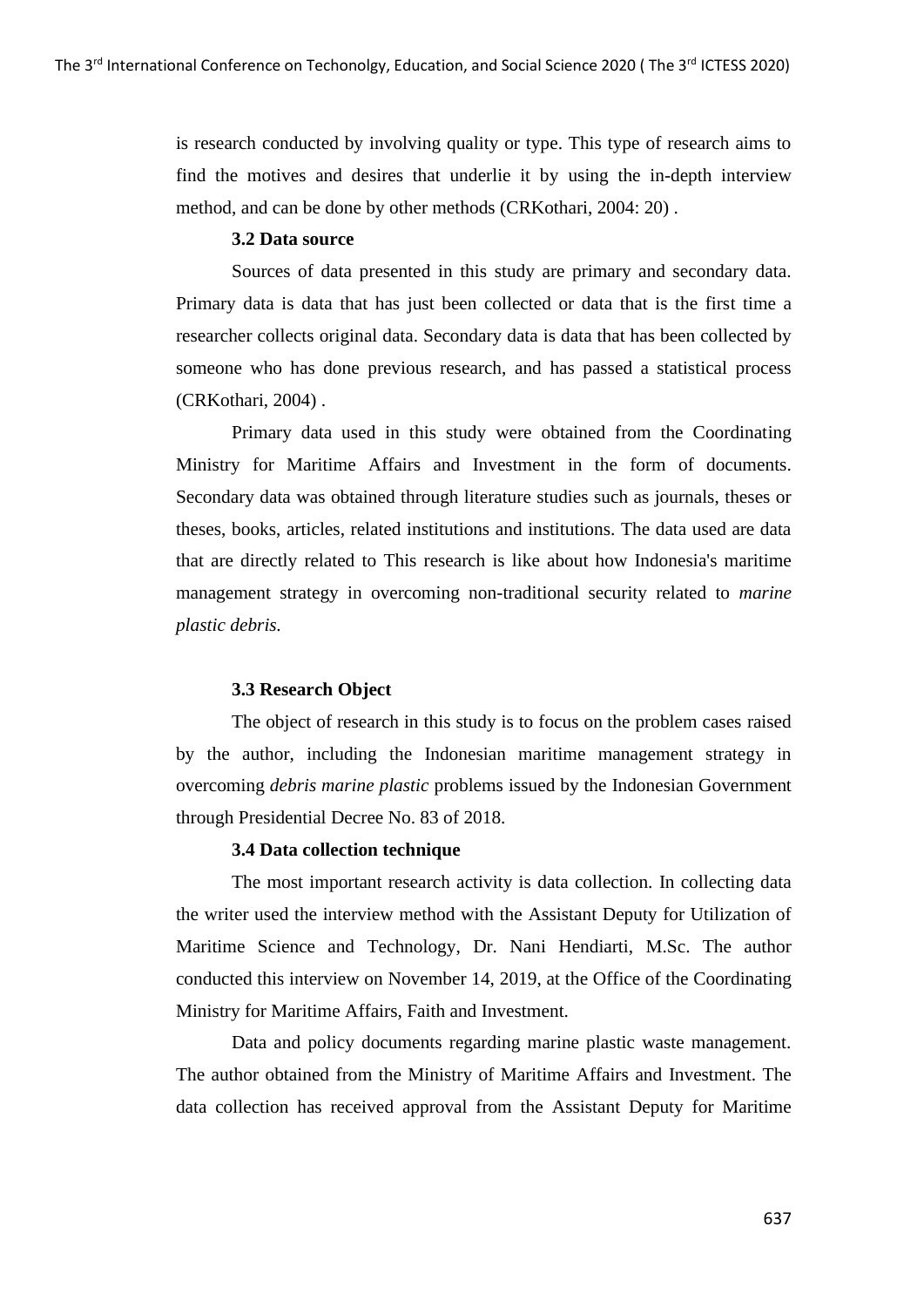Science and Technology Dr. Nani Hendiarti, M.Sc, who has the authority to be in charge of marine plastic waste management.

The authors obtained data and documents regarding marine plastic waste management from literature studies such as journals, theses or theses, books, articles from related institutions and institutions and are directly related to this research.

The authors will obtain triangulation data regarding other marine plastic waste management from *non-government organizations* (NGOs) that are involved in supporting and related to the implementation of marine plastic waste management.

## **4. Result and Discussion**

Modern society today with its various activities has produced a large number of materials which eventually become waste due to a lack of processing infrastructure. Natural conditions have changed significantly during the last 30 to 40 years since the introduction of synthetic materials such as plastics. Public waste including synthetics and indestructible plastics. has spread to oceans around the world.

Garbage that has been in the sea is referred to as *marine plastic waste* or *marine plastic waste.* This is evidence that plastic waste in the sea is one of the most widespread pollution problems in the ocean. Environmental damage due to plastic waste pollution is closely related to the production and consumption patterns of society The plastic waste produced has not been managed optimally. Meanwhile, people's consumption continues and even gets higher from time to time. This has an impact on environmental quality degradation, because management is not optimal and a lot of plastic waste is wasted until it empties into the sea. The sea then became the main target affected by the pollution of *marine plastic waste.*

According to data from the Coordinating Ministry for Maritime Affairs and Investment, the use of plastic packaging is faster than the use of large plastics that have been formed into various functions. The large amount of public consumption of plastic packaging has exceeded the ability of plastic waste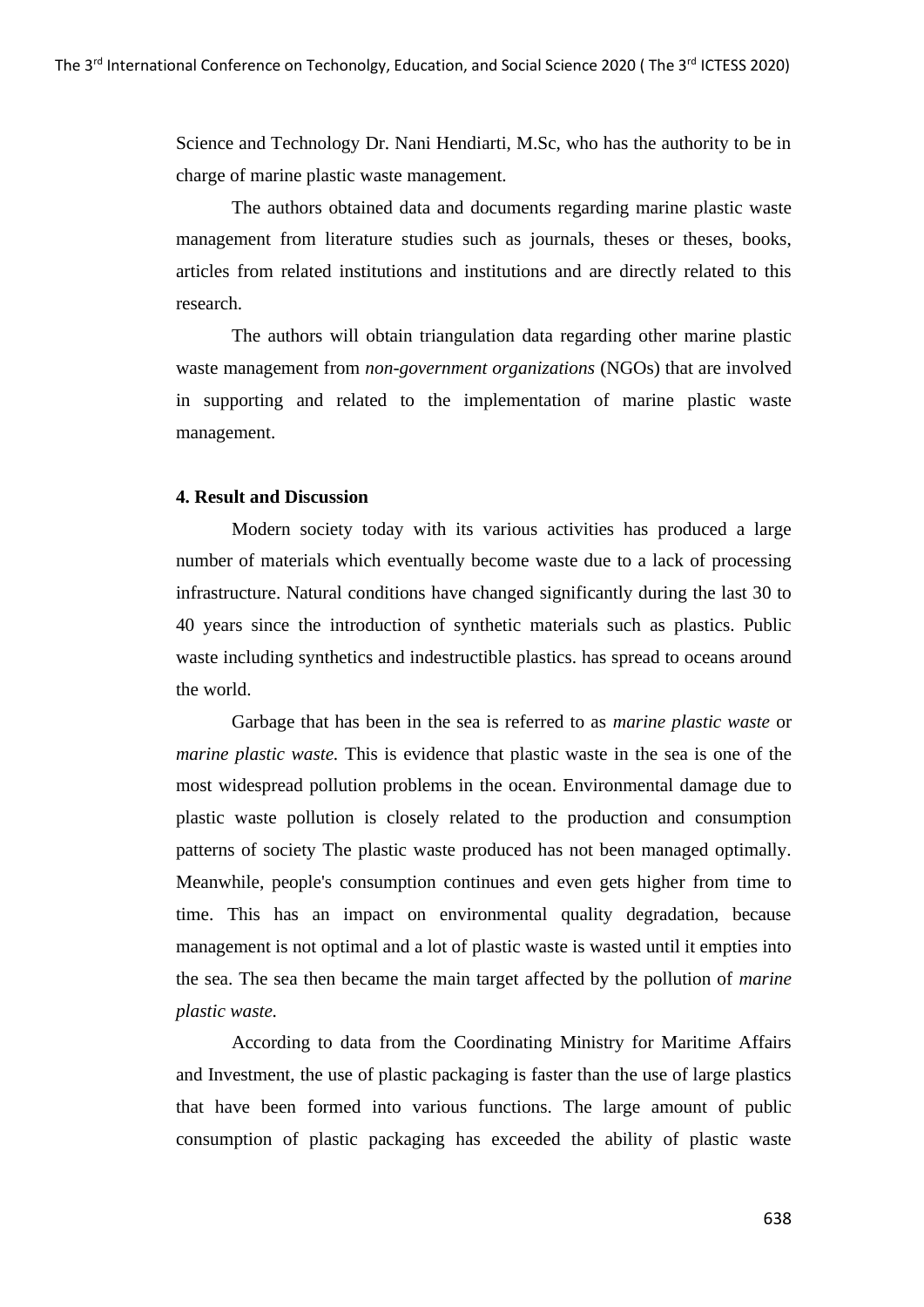management, thus causing plastic waste pollution to be unavoidable. raises a new problem, namely pollution in the sea. Plastic waste pollution in the sea is one of the pollution caused by pollution in rivers, because plastic waste dumped into rivers is caused by the habit of people who still think that garbage will be carried away by itself, most of which will end up in the sea.

This pollution will damage the ecosystem in the sea, such as destroying the habitat of *coral reefs* , mangroves and *seagrass* . Meanwhile, the consumption of plastic waste particles that can harm marine organisms such as turtles, marine mammals, fish, zooplankton and other marine animals (Dwiyitno, 2018: 5). Some of the economic activities that are affected by the pollution are also felt by the people who mostly seek their livelihoods in the sea area, namely fishing, aquaculture, tourism, and recreation with high costs to deal with these impacts.

Of the many impacts caused by Marine *Plastic Waste , it turns out* to *be* a threat to environmental safety at sea. Because according to environmental safety theory, environmental security is defined as an action and / or policy that provides security from environmental hazards caused by natural processes or caused by human behavior due to ignorance, accidents, wrong handling or deliberate form (Benoit Morel, 2005 : 5). This threat ultimately results in the loss of human rights, because a healthy and clean environment is a human right that everyone has the right to enjoy and enjoy.

When the quality of natural resources has begun to decline, there must be special attention from the Government of Indonesia to immediately address the problem of *marine plastic waste* pollution and how to recover it. Because this is related to the life that the community will live.

To tackle the threat of *plastic waste* pollution *in the sea,* in 2017, the Government of Indonesia then compiled a National Action Plan for Combating Plastic Waste in the Sea 2018-2025 which contains: National Movement for Increasing Stakeholder Concern, Land-based Waste Management, Waste Management in coastal areas, mechanisms funding, institutional strengthening, supervision and law enforcement, as well as Research and Development.

This policy has been campaigned by the Government of Indonesia through the Coordinating Ministry for Maritime Affairs and Investment with the main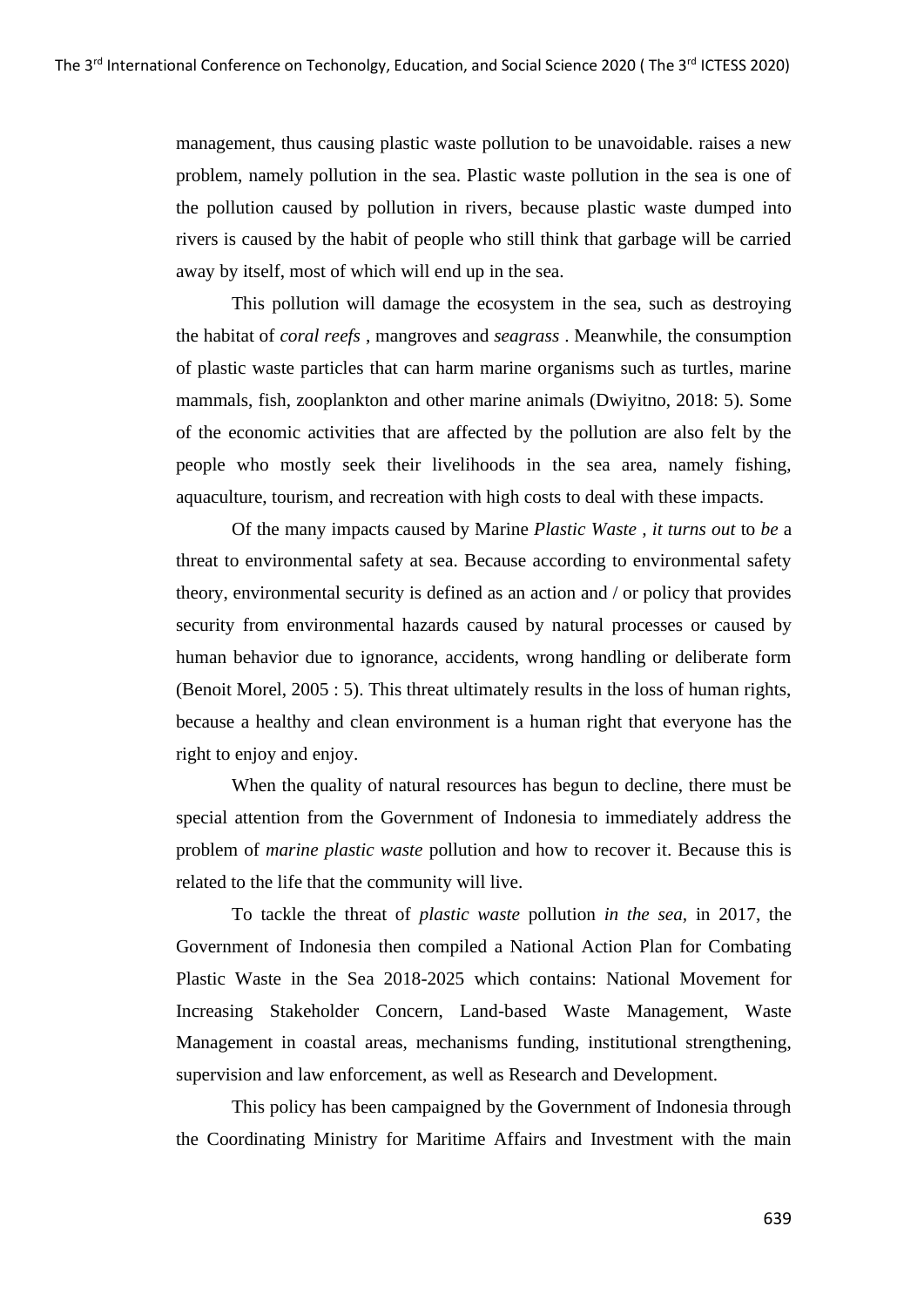focus at this time is to strengthen the commitment of the Government of Indonesia to participate in handling plastic waste in the sea as the second largest producer of marine waste after China. According to the point of view of development theory, Development Theory is an effort that can lead people to follow a process to get a life that was previously considered less good to become better as expected by the state (Jan Nederveen Perterse, 2009: 1 -5).

The policies that have been stated in Presidential Regulation No. 83/2018 will be considered evisional when this policy is implemented correctly and according to a predetermined deadline (Hermawan & Sidik, 2019: 11). However, in reality the National Action Plan for Plastic Waste Management Policy in It is felt that the Mediterranean is experiencing a lot of inconsistency between plastic producers and non-governmental organizations regarding plastic waste in Indonesia.

Based on an interview the author conducted on September 4, 2020 with one of the producers and chairman of the Indonesian Plastic Recycling Association (ADUPI), the regional coordinator for Central Java & DIY, Mr. Didik Cahyadi. The informant emphasized that the policies contained in the Presidential Decree No. 83/2018 are considered to have no revisions and there is still a feeling of a gap between producers and the government, one of which is the program to increase the production of *Biodegradable* plastics .

The producers feel that the policy is not evisional because the government is considered not to think about the impact that will occur if one of the NAP policies is truly mandatory, namely promoting the community to replace the use of plastics that are not environmentally friendly. to be environmentally friendly. This is considered capable of killing the plastic *polymer* producer market . This impact will also result in massive layoffs of employment from the factory to factory employees, and kill small communities such as scavengers and collectors who depend on *polymer* plastics for the most part .

However, according to an interview the author conducted with Mrs. Septiany Punti, one of the representatives of a non-governmental organization concerned about plastic waste, World Clean Up Day Indonesia on September 7, 2020, considers that the policies contained in the Presidential Regulation No.83 of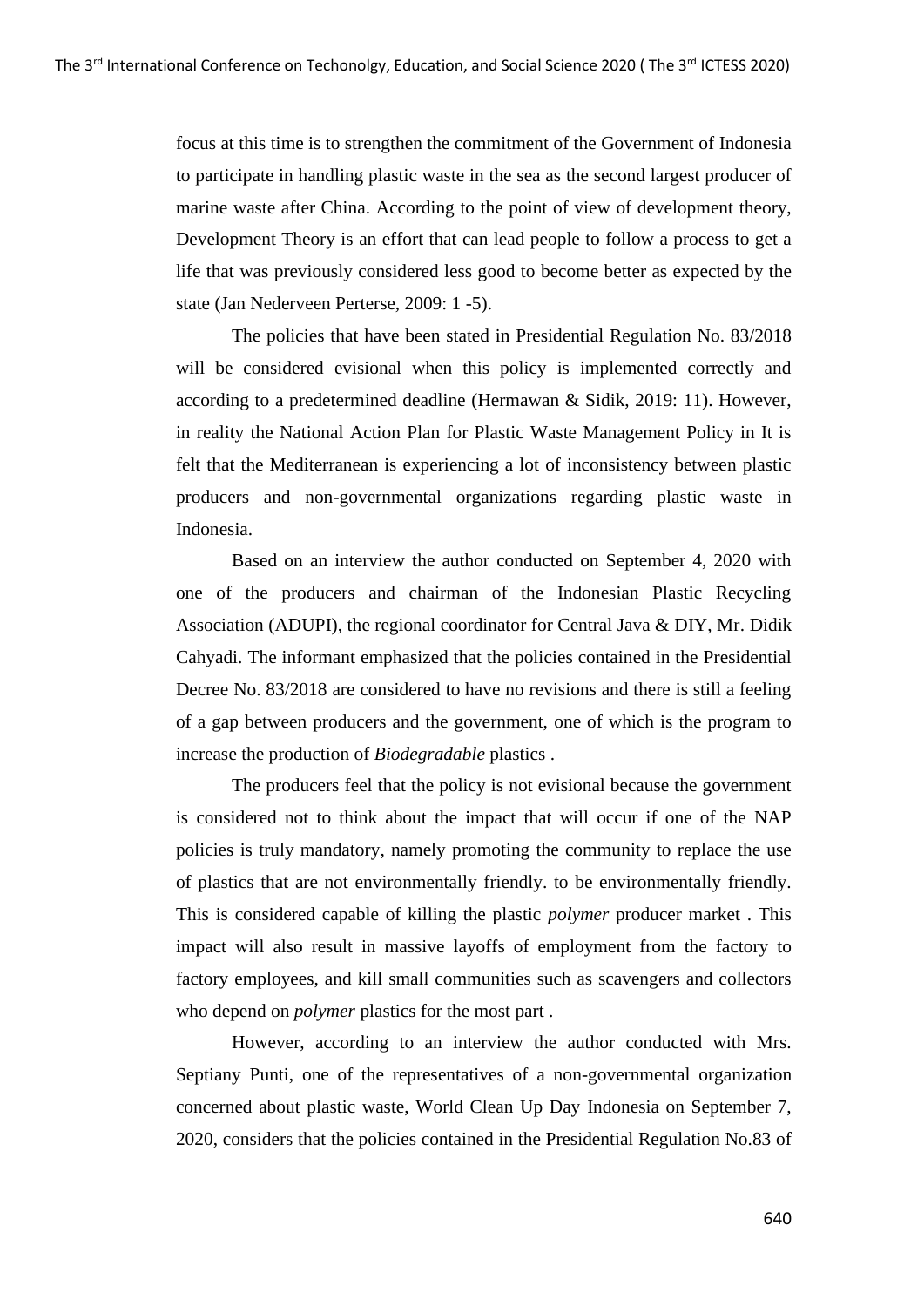2018 are deemed necessary from the Government of Indonesia. A regulation on plastic waste management was issued to solve the problem of plastic waste pollution by reducing the amount of plastic waste in Indonesia. With the enactment of this regulation, there must be firm action taken by every Regional Government in Indonesia so that the public knows the use of single-use plastics and how to handle expired plastic waste.

According to the author's analysis of the National Action Plan for plastic waste management at sea, the government, producers, and community organizations that care about plastic waste feel they have inappropriate understanding.

This policy requires a review according to the manufacturer. It is hoped that the policy on managing plastic waste will not occur when the regulation is implemented and will not harm any party. In the future, every policy that will be reviewed requires representatives from producers and the public to provide a voice of justice to issue regulations that can be accepted by all parties, both government, producers and the small community.

It is hoped that the policy of the National Action Plan for the Management of Plastic Waste in the Sea can be in accordance with what is expected by development theory which can create change for the better.

## **5. Conclusions and suggestions**

*Plastic trash Sea* (marine plastic waste) is one of the environmental threats that threaten the life of the community, both domestically and internasional.Ancaman This occurs due to factors caused by human behavior, then led to the destruction of nature and pose a threat to a country.

Because there is no management of plastic waste that has been overused. Cleanliness of nature and preservation of marine ecosystems are important things that must be maintained and preserved.

The environmental condition of a country, especially at sea, is increasingly critical due to the disposal of plastic waste in the sea. The formulation of a National Action Plan for Combating Plastic Waste in the Sea 2018-2025 through Presidential Decree Number 83 of 2018, begins with the research results of Jenna Jambeck, a researcher from the University of Georgia, America who has released the results of her research in the journal Science. Jenna has stated that Indonesia is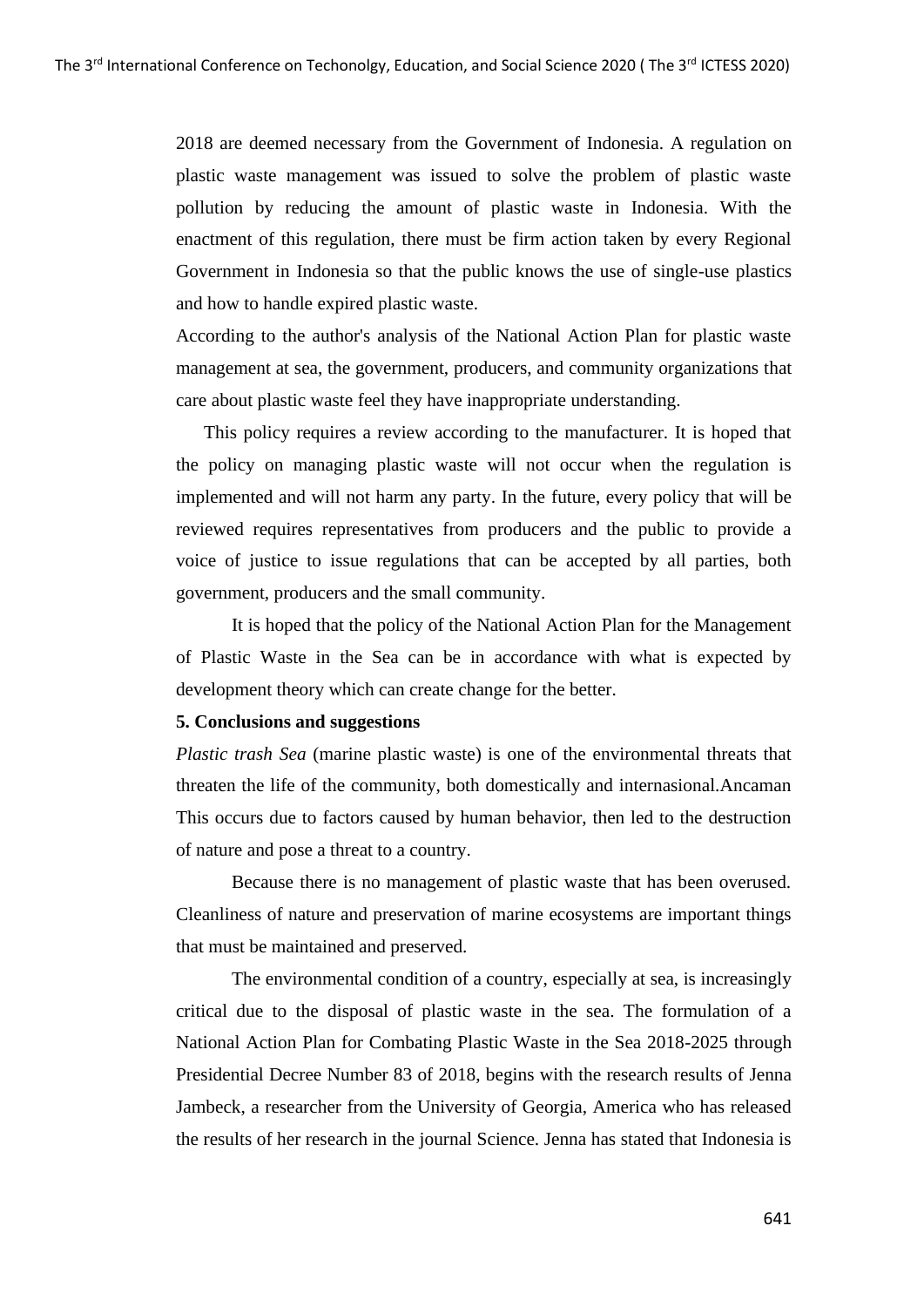the second largest contributor to waste as much as 3.2 million tonnes, which is China's first ranking country.

The research that has been carried out then the researcher will explain how various forms of policies have been issued by the Indonesian Government to address the problem of security threats from *Marine Plastic Waste.*

In this study, it has also been explained according to development theory which considers the National Action Plan for Marine Plastic Waste Management to be considered evisional and can overcome threats to the safety *of marine plastic waste.*

But in reality, this policy is reaping an asynchronous response between producers and community organizations concerned with plastic waste in Indonesia.

The producers responded that the policies that have been issued by the Indonesian Government to tackle the security threat of plastic waste pollution in the sea are deemed inadequate. This is because the policies that have been issued are considered to only think about one party from the government without thinking about the impact that will be received by producers and the small dependent community.

In this study, there are also other responses that the author got from a representative of a non-governmental organization in response to the existence of this regulation.

The party responded that the policies that have been issued by the Government of Indonesia are deemed necessary to be revised and that their sustainability needs to be monitored so that they are in line with the predetermined deadlines.

Some of these responses have led to inequality between producers and community representatives who care about plastics related to the National Action Plan for plastic waste management in the sea.

And this is very unfortunate because in fact the policy that has been running for about 2 years has raised many pros and cons and needs to be reviewed so that it is expected that in accordance with development theory to change the conditions that previously felt less good for the better.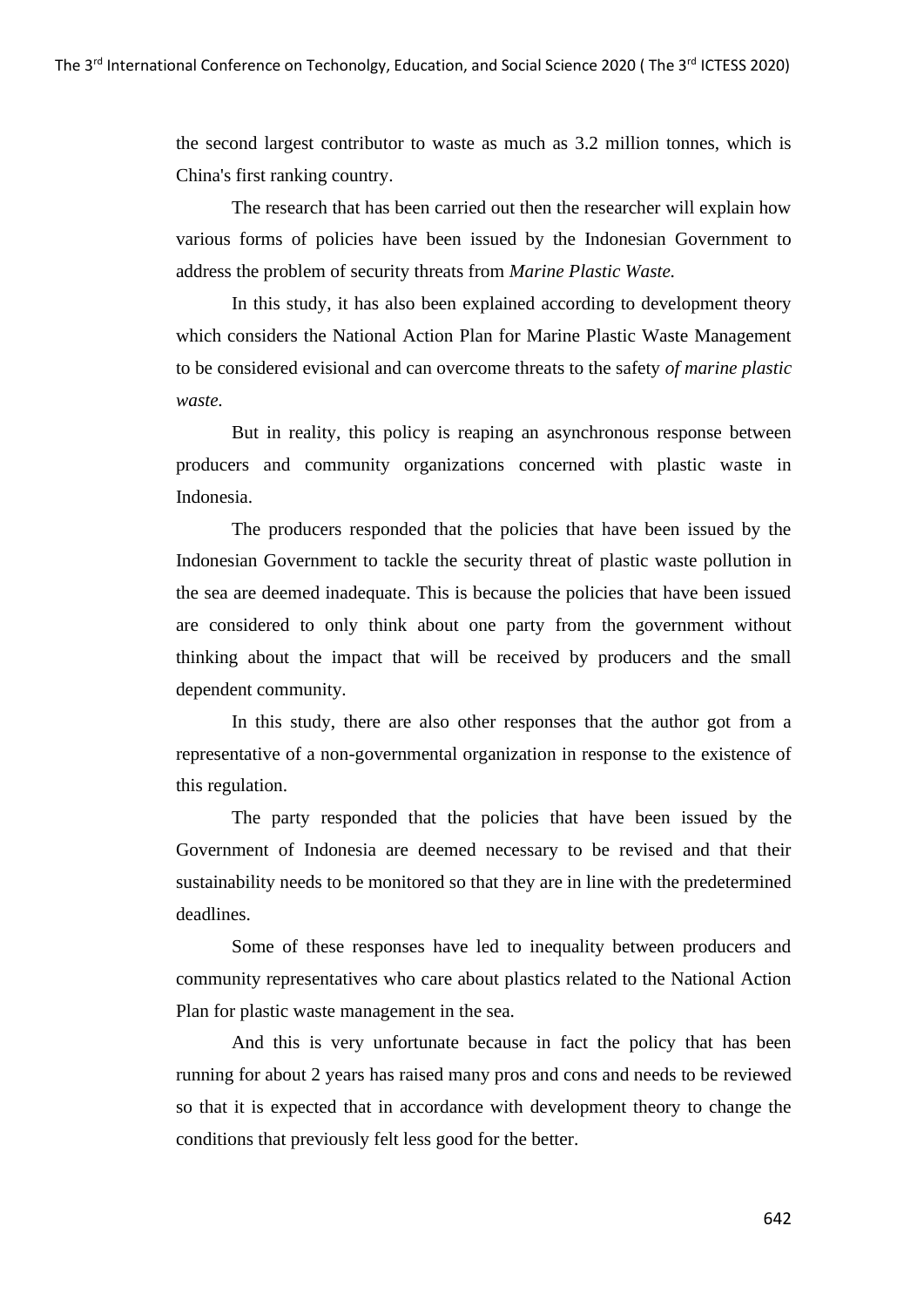## **References**

- Azapagic, A., Emsley, A., & Hamerton, I. (2003). Polymers: the environment and sustainable development. In *Choice Reviews Online* (Vol. 41). https://doi.org/10.5860/choice.41-0325
- Bappenas. (2017). Draft Pedoman Teknis Penyusunan Rencana Aksi Tujuan Pembangunan Berkelanjutan. *Kementerian Perencanaan Pembangunan Nasional*, (10 Januari 2017), 138. Retrieved from www.sdgsindonesia.or.id/
- Benoit Morel, I. linkov. (2005). *Enviromental security and enviromental management*.

C.R.Kothari. (2004). *Research Methodology*.

Dwiyitno, 2018. (2018). *F E I Promotionsausschuss*. (February 2019), 1069.

*EKOLOGIHUSNA*. (n.d.).

- Hermawan, C., & Sidik, H. (2019). Momentum Diplomasi Maritim Indonesia: Rencana Aksi Nasional Penanganan Sampah Plastik di Laut 2019-2024. *Padjadjaran Journal of International Relations*, *1*(1), 23. https://doi.org/10.24198/padjir.v1i1.21590
- Kartono, D. T., & Nurcholis, H. (2016). *Pembangunan Masyarakat Desa dan Kota*. *IPEM4542/M*, 1–52.
- KEMARITIMAN, K. (2018). *Hotspot Sampah Laut Indonesia - Laporan Sintesis*. (April).

Nanik Hendiarti. (2019). *Sampah Laut*.

- Prof. Jan Nederveen Perterse. (2009). *Development Theory*.
- UNEP. (2016). Recommended citation : Acknowledgements : *Marine Plastic Debris and Microplastics – Global Lessons and Research to Inspire Action and Guide Policy Change. United Nations Environment Programme,Nairobi.*
- Wishnu Mahendra Wiswayana. (2014). *Keamanan Lingkungan Hidup: Indonesia dalam Kajian Strategi Pertahanan*. Retrieved from https://books.google.co.id/books?id=aJ5QDwAAQBAJ&printsec=frontco ver&dq=keamanan+lingkungan+hidup+:+indonesia+dalam+kajian+strateg i+keamanan&hl=id&sa=X&ved=0ahUKEwi\_uLCO96PpAhWloekKHUur DhIQ6AEILDAA#v=onepage&q&f=false